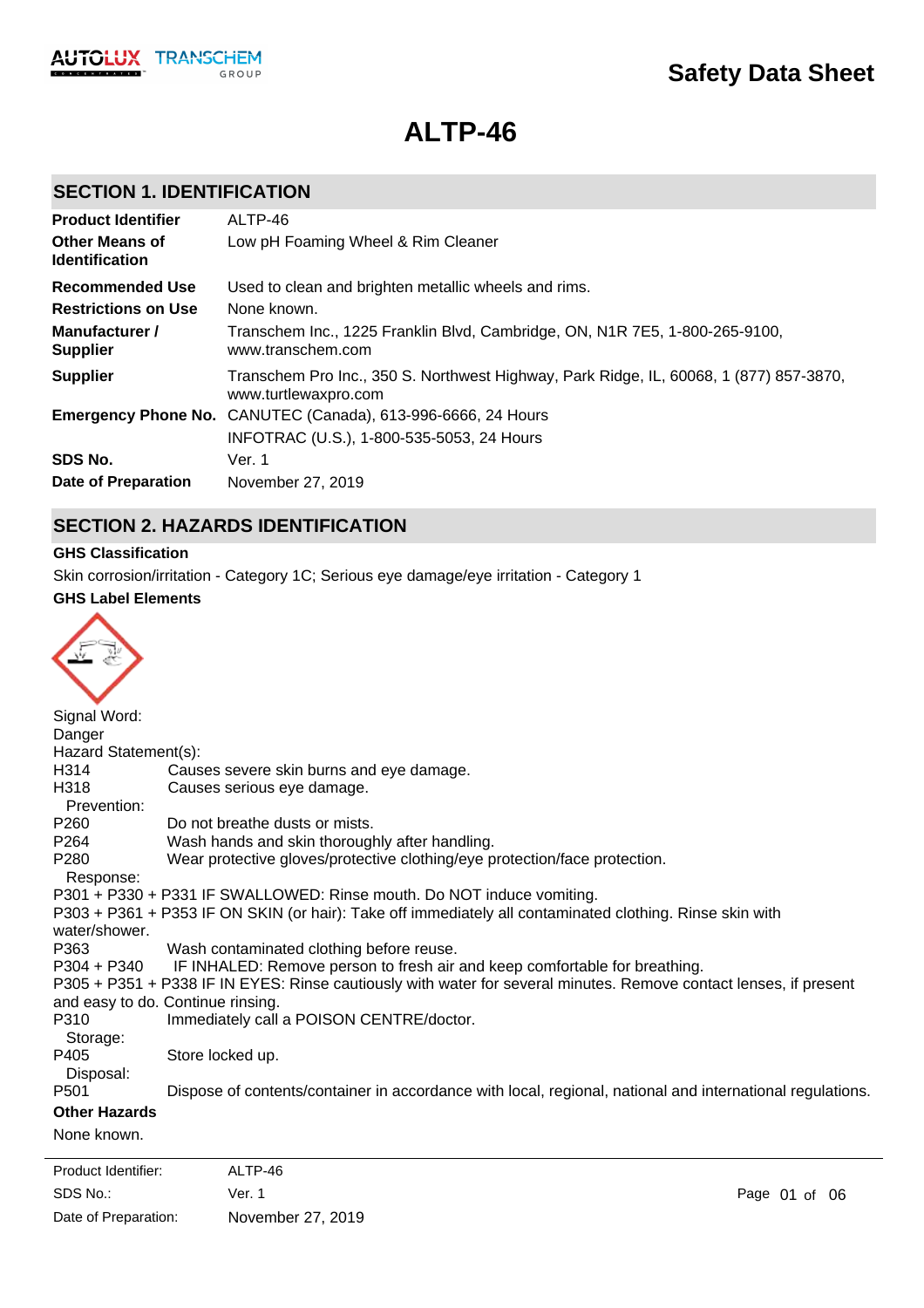# **SECTION 3. COMPOSITION/INFORMATION ON INGREDIENTS**

| <b>Chemical Name</b>                  | <b>CAS No.</b>     | %       | <b>Other Identifiers</b>               |
|---------------------------------------|--------------------|---------|----------------------------------------|
| Organic Salt                          | CBI*               | 7-13    | <b>HMIRC #7715</b>                     |
| Phosphoric Acid                       | 7664-38-2          | $3 - 7$ | IN/A                                   |
| Urea, sulfate (1:1)                   | $ 21351 - 39 - 3 $ | $3 - 7$ | Carbamide dihydrogen<br><b>Sulfate</b> |
| Alcohols, C9-11, ethoxylated, liquids | 68439-46-3         | $1 - 5$ | Alcohol Ethoxylate                     |

#### **Notes**

The specific chemical identity and/or exact percentage of composition (concentration) has been withheld as a trade secret.

# **SECTION 4. FIRST-AID MEASURES**

# **First-aid Measures**

#### **Inhalation**

Move to fresh air. Get medical advice/attention if you feel unwell or are concerned.

#### **Skin Contact**

Take off contaminated clothing, shoes and leather goods (e.g. watchbands, belts). Immediately rinse with lukewarm, gently flowing water for 15-20 minutes. Thoroughly clean clothing, shoes and leather goods before reuse or dispose of safely. Immediately call a Poison Centre or doctor.

#### **Eye Contact**

Immediately rinse the contaminated eye(s) with lukewarm, gently flowing water for 15-20 minutes, while holding the eyelid(s) open. Remove contact lenses, if present and easy to do. Immediately call a Poison Centre or doctor.

#### **Ingestion**

Never give anything by mouth if victim is rapidly losing consciousness, or is unconscious or convulsing. Do not induce vomiting. Rinse mouth with water. Drink large amounts of water. Immediately call a Poison Centre or doctor.

#### **Most Important Symptoms and Effects, Acute and Delayed**

If on skin: may burn the skin. Permanent scarring may result. If in eyes: may cause serious eye damage. May irritate or burn the eyes. Permanent damage including blindness may result.

#### **Immediate Medical Attention and Special Treatment**

**Target Organs**

Eyes, skin.

**Special Instructions**

Rinse affected area (skin, eyes) thoroughly with water.

#### **Medical Conditions Aggravated by Exposure**

None known.

# **SECTION 5. FIRE-FIGHTING MEASURES**

#### **Extinguishing Media**

#### **Suitable Extinguishing Media**

Not combustible. Use extinguishing agent suitable for surrounding fire.

### **Unsuitable Extinguishing Media**

None known.

# **Specific Hazards Arising from the Chemical**

Review Section 10 (Stability and Reactivity) for additional information.

#### **Special Protective Equipment and Precautions for Fire-fighters**

Review Section 6 (Accidental Release Measures) for important information on responding to leaks/spills.

See Skin Protection in Section 8 (Exposure Controls/Personal Protection) for advice on suitable chemical protective materials.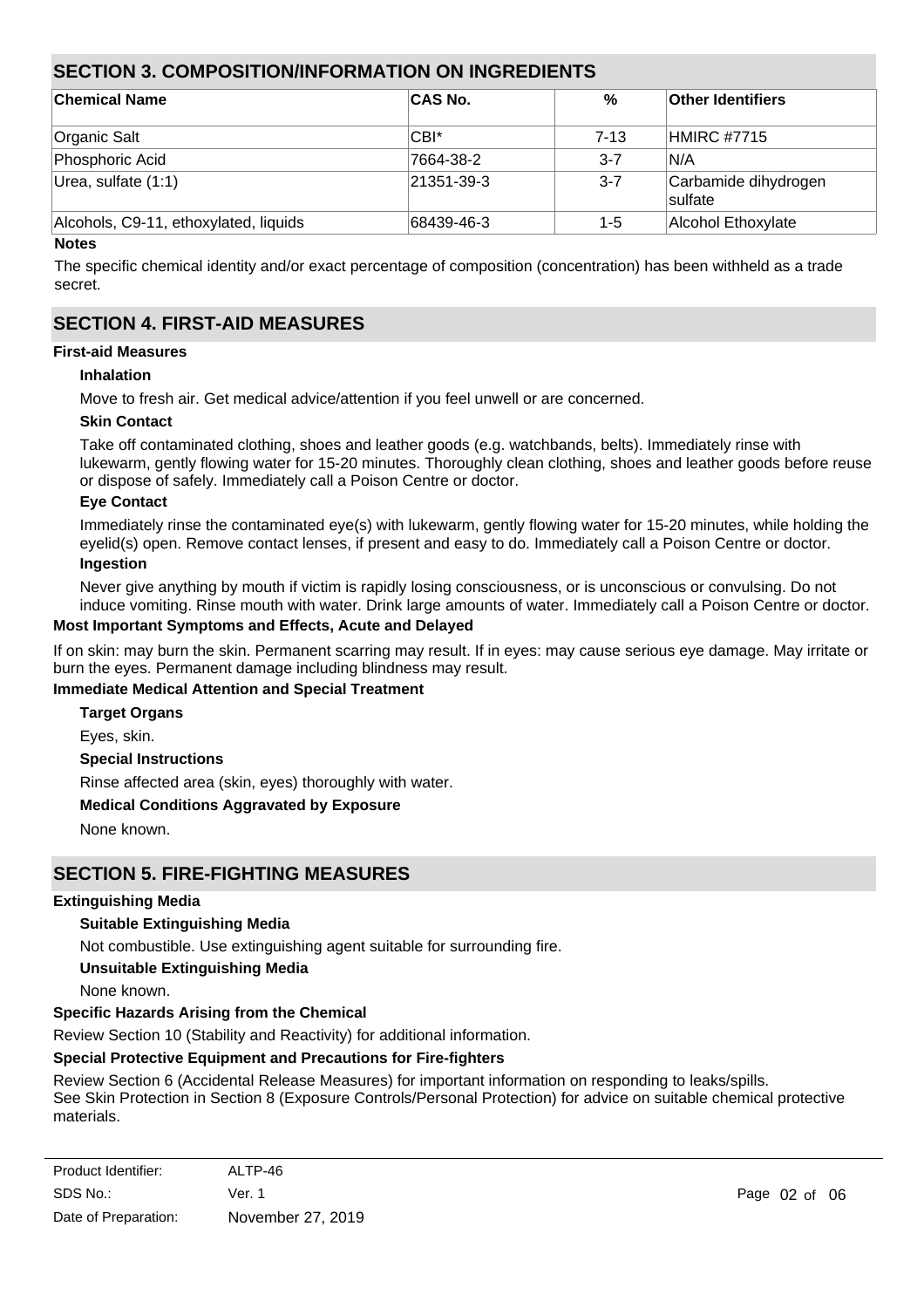# **SECTION 6. ACCIDENTAL RELEASE MEASURES**

### **Personal Precautions, Protective Equipment, and Emergency Procedures**

Use the personal protective equipment recommended in Section 8 of this safety data sheet.

### **Environmental Precautions**

Concentrated product: it is good practice to prevent releases into the environment. Do not allow into any sewer, on the ground or into any waterway.

### **Methods and Materials for Containment and Cleaning Up**

Review Section 7 (Handling) of this safety data sheet before proceeding with clean-up.

Small spills or leaks: contain and soak up spill with absorbent that does not react with spilled product. Place used absorbent into suitable, covered, labelled containers for disposal.

Large spills or leaks: dike spilled product to prevent runoff. Remove or recover liquid using pumps or vacuum equipment.

Review Section 13 (Disposal Considerations) of this safety data sheet. Contact emergency services and manufacturer/supplier for advice.

#### **Other Information**

Report spills to local health, safety and environmental authorities, as required.

# **SECTION 7. HANDLING AND STORAGE**

### **Precautions for Safe Handling**

Do not get in eyes, on skin or on clothing. Avoid release to the environment. Wear personal protective equipment to avoid direct contact with this chemical. Thoroughly clean clothing, shoes and leather goods before reuse or dispose of safely. See Section 13 (Disposal Considerations) of this safety data sheet.

### **Conditions for Safe Storage**

Store in an area that is: cool, dry, well-ventilated, separate from incompatible materials (see Section 10: Stability and Reactivity). Store in a closed container. Do not store in metal containers. Comply with all applicable health and safety regulations, fire and building codes.

# **SECTION 8. EXPOSURE CONTROLS/PERSONAL PROTECTION**

#### **Appropriate Engineering Controls**

General ventilation is usually adequate. Use local exhaust ventilation, if general ventilation is not adequate to control amount in the air. Provide eyewash and safety shower if contact or splash hazard exists.

### **Individual Protection Measures**

### **Eye/Face Protection**

Wear chemical safety goggles and face shield when contact is possible.

#### **Skin Protection**

Wear chemical protective clothing e.g. gloves, aprons, boots. Suitable materials are: butyl rubber, natural rubber.

#### **Respiratory Protection**

Not normally required if product is used as directed.

# **SECTION 9. PHYSICAL AND CHEMICAL PROPERTIES**

### **Basic Physical and Chemical Properties**

| Appearance                          | Pink liquid.                                      |
|-------------------------------------|---------------------------------------------------|
| <b>Odour</b>                        | Mild                                              |
| <b>Odour Threshold</b>              | Not available                                     |
| pH                                  | < 2.0                                             |
| <b>Melting Point/Freezing Point</b> | Not available (melting); Not available (freezing) |
| <b>Initial Boiling Point/Range</b>  | Not available                                     |
| <b>Flash Point</b>                  | Not applicable                                    |
| <b>Evaporation Rate</b>             | Not available                                     |
| Flammability (solid, gas)           | Will not burn.                                    |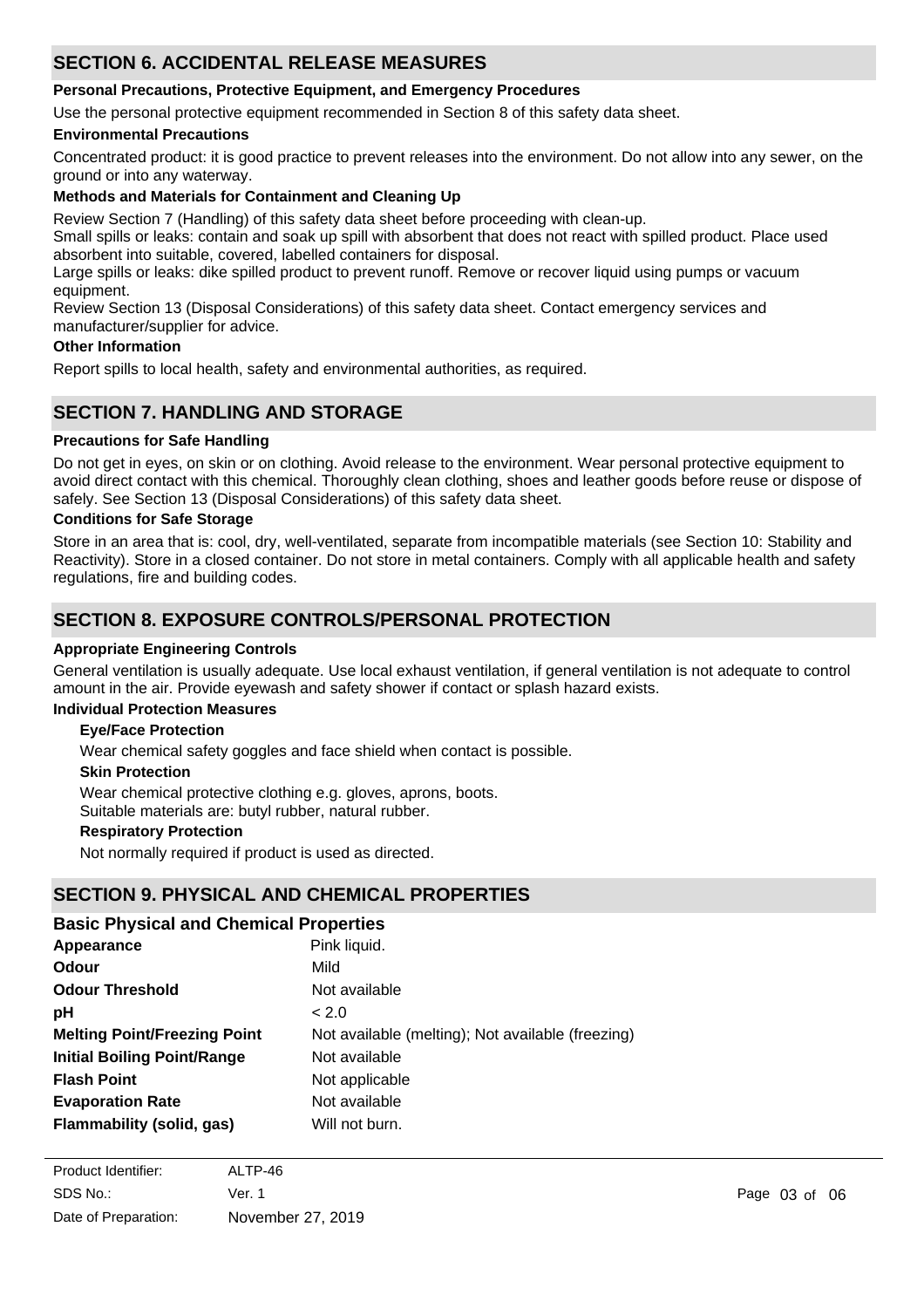| Not applicable (upper); Not applicable (lower) |
|------------------------------------------------|
| Not applicable                                 |
| Not available                                  |
| 1.08                                           |
| Soluble in water                               |
| Not available                                  |
| Not available                                  |
| Not available                                  |
| Not available (kinematic)                      |
|                                                |

# **SECTION 10. STABILITY AND REACTIVITY**

**Chemical Stability** Normally stable. **Conditions to Avoid** Incompatible materials. Temperatures above 140.0 ºF (60.0 ºC) **Incompatible Materials** Oxidizing agents (e.g. peroxides), nitrates, chlorates, hypochlorites. **Hazardous Decomposition Products** Thermal decomposition: very toxic carbon monoxide, carbon dioxide. Upon contact with metals: flammable hydrogen gas. **Possibility of Hazardous Reactions** None known. **Reactivity** Not reactive.

# **SECTION 11. TOXICOLOGICAL INFORMATION**

### **Likely Routes of Exposure**

Inhalation; skin contact; eye contact; ingestion.

#### **Acute Toxicity**

| <b>Chemical Name</b>                     | <b>LC50</b> | $ LD50$ (oral)       | LD50 (dermal)           |
|------------------------------------------|-------------|----------------------|-------------------------|
| Phosphoric Acid                          |             | 5400 mg/kg (mouse)   |                         |
| Urea, sulfate (1:1)                      |             | $>$ 2000 mg/kg (rat) | $>$ 2000 mg/kg (rat)    |
| Alcohols, C9-11, ethoxylated,<br>liquids |             | 1378 mg/kg (rat)     | $>$ 2000 mg/kg (rabbit) |

#### **Skin Corrosion/Irritation**

Contact can cause pain, redness, burns, and blistering. Permanent scarring can result.

#### **Serious Eye Damage/Irritation**

Contact causes severe burns with redness, swelling, pain and blurred vision. Permanent damage including blindness can result.

# **STOT (Specific Target Organ Toxicity) - Single Exposure**

#### **Inhalation**

May cause nose and throat irritation, lung irritation.

#### **Ingestion**

May cause severe irritation or burns to the mouth, throat and stomach. Symptoms may include nausea, vomiting, stomach cramps and diarrhea.

#### **Aspiration Hazard**

No information was located.

| ALTP-46           |
|-------------------|
| Ver. 1            |
| November 27, 2019 |
|                   |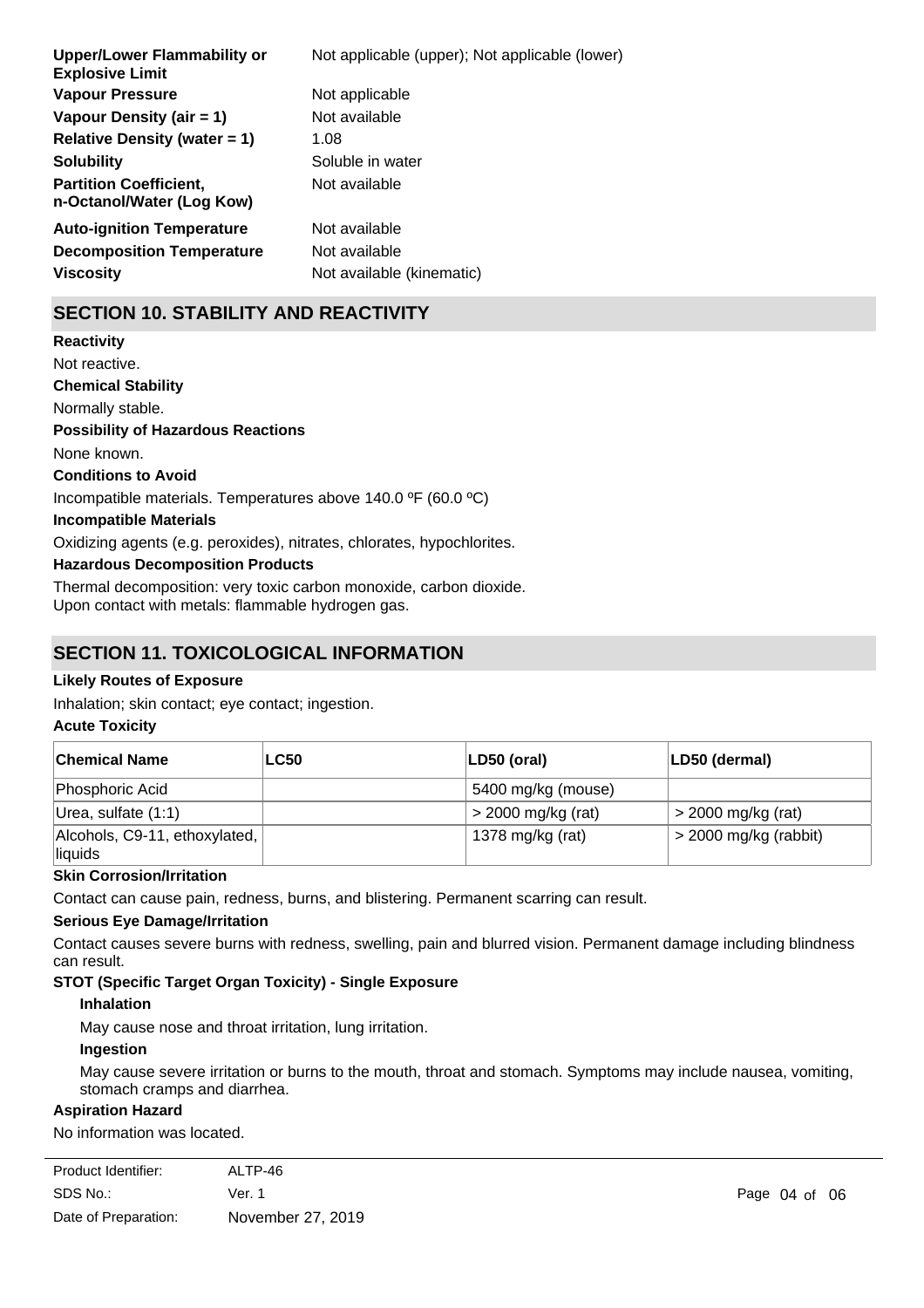No information was located. **STOT (Specific Target Organ Toxicity) - Repeated Exposure Respiratory and/or Skin Sensitization** No information was located. **Carcinogenicity** No components listed by IARC, ACGIH and NTP. **Development of Offspring** No indication from ingredients. **Reproductive Toxicity** No indication from ingredients. **Germ Cell Mutagenicity** No information was located. **Interactive Effects** No information was located. **Sexual Function and Fertility Effects on or via Lactation** No indication from ingredients.

# **SECTION 12. ECOLOGICAL INFORMATION**

All components of this product are biodegradable by Regulation (EC) No 648/2004.

# **Toxicity**

# **Acute Aquatic Toxicity**

| <b>Chemical Name</b>                     | <b>LC50 Fish</b>                                                                   | <b>EC50 Crustacea</b>                                | <b>ErC50 Aquatic</b><br><b>Plants</b> | ErC50 Algae |
|------------------------------------------|------------------------------------------------------------------------------------|------------------------------------------------------|---------------------------------------|-------------|
| Phosphoric Acid                          | 440-760 mg/L<br>(96-hour)                                                          | 1525 mg/L (Daphnia<br>magna (water flea))            |                                       |             |
| Urea, sulfate (1:1)                      | 80 mg/L<br>(Gasterosteus<br>aculeatus; 96-hour)                                    |                                                      |                                       |             |
| Alcohols, C9-11,<br>ethoxylated, liquids | 11 $mq/L$<br>(Pimephales<br>promelas (fathead<br>minnow); 96-hour;<br>fresh water) | 5.3 mg/L (Daphnia<br>magna (water flea);<br>48-hour) |                                       |             |

### **Chronic Aquatic Toxicity**

| <b>Chemical Name</b>                     | <b>NOEC Fish</b> | ∣EC50 Fish | <b>NOEC Crustacea</b> | <b>IEC50 Crustacea</b> |
|------------------------------------------|------------------|------------|-----------------------|------------------------|
| Alcohols, C9-11,<br>ethoxylated, liquids | 1.5 mg/L         |            |                       |                        |

# **SECTION 13. DISPOSAL CONSIDERATIONS**

#### **Disposal Methods**

Review federal, state/provincial, and local government requirements prior to disposal.

# **SECTION 14. TRANSPORT INFORMATION**

| <b>Regulation</b> | UN No. | <b>Proper Shipping Name</b>                              | <b>Transport Hazard</b><br>Class(es) | <b>Packing</b><br><b>Group</b> |
|-------------------|--------|----------------------------------------------------------|--------------------------------------|--------------------------------|
| Canadian TDG      | 3264   | CORROSIVE LIQUID, Acidic, Inorganic (Phosphoric<br>Acid) | Class 8                              | $\mathbf{III}$                 |